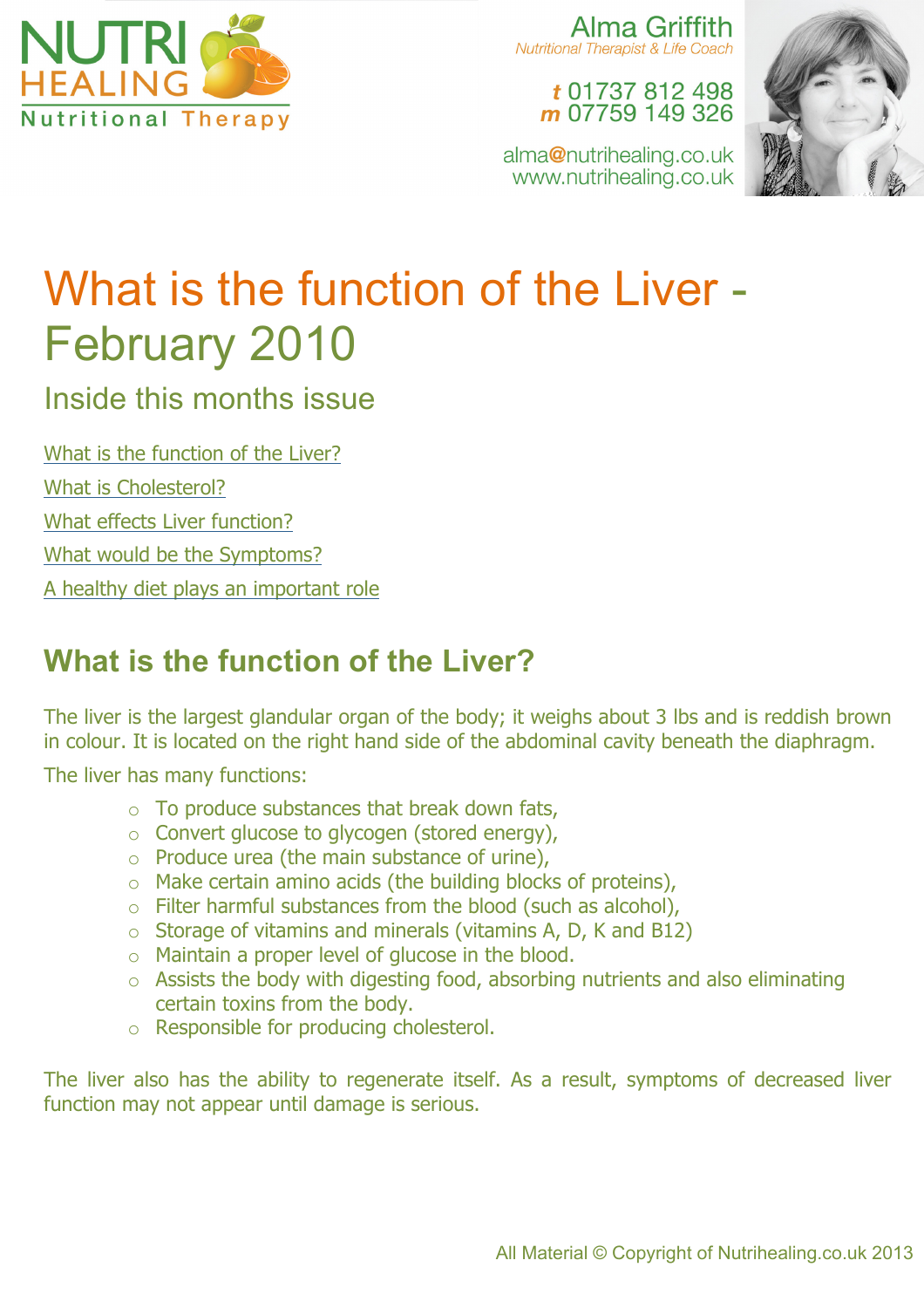## **What is Cholesterol?**

Cholesterol is a soft, waxy substance found in the body tissues and blood plasma of vertebrates (animals with bones); it is only sparingly soluble in water, but much more soluble in some organic solvents.

80% of Cholesterol found in the body is produced in the liver; the adrenal glands and reproductive organs make up the other 20%.

Cholesterol is a natural and necessary component of your body cells and many hormones. In the cell membranes, it keeps membranes fluid and functional and also forms the backbone of hormones such as estrogen and testosterone.

Cholesterol is transported in the bloodstream as lipoproteins to their destinations.

Unfortunately Cholesterol is often referred to as being a bad thing, but only becomes bad when high levels of LDL are present. Work to maintain a higher ratio of HDL's to LDL's

High levels in the bloodstream are associated with hardening of the arteries, premature coronary heart disease and many other vascular disease problems.

Unhealthy blood cholesterol levels are one of the major risk factors for heart disease but the good news is that blood cholesterol levels can be modified.

## **What effects Liver function?**

Some of the diseases that affect liver function are:

- $\circ$  Hepatitis (an inflammation of the liver)
- o Cirrhosis (caused by the liver deteriorating and scar tissue replacing healthy tissue)
- o Cysts
- o Bile duct obstructions
- o Alcohol consumption
- o Cancer

## **What would be the Symptoms?**

Symptoms of liver disease and decreased liver function include the whites of the eyes taking on a yellowish cast, abdominal pain or swelling, nausea, skin that has a chronic itch, darkcoloured urine, blood in the stools and chronic fatigue.

#### **Can you test for Liver function?**

Yes if you are worried about your Liver function various tests can be are performed. These include albumin testing, which analyzes protein levels in the blood, these tests measure blood levels of the protein alkaline phosphatase (ALP), the enzyme alanine transaminase (ALT), and the enzyme aspartate aminotransferase (AST). Alpha-1 antitrypsin which, tests the blood for cirrhosis.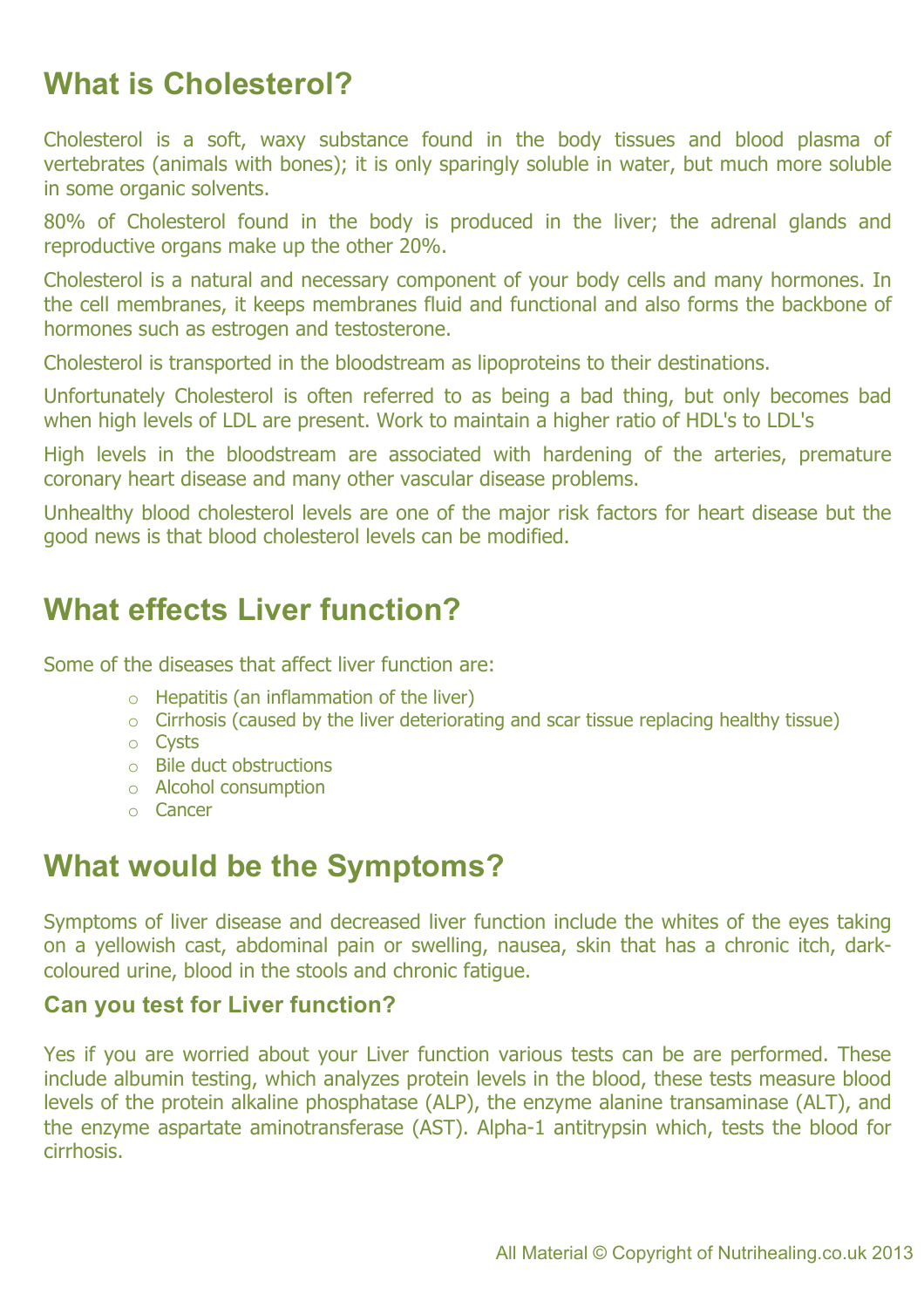The results of these tests indicate whether the patient maybe suffering from malfunctioning kidneys, liver disease or damage, blood cancer or malnutrition.

## **A healthy diet plays an important role**

A healthy, well-nourished liver and kidneys help keep the body working and functioning at optimal levels. The liver is designed to detoxify or cleanse the blood of fats, chemicals and impurities, while the kidneys function to process and filter waste from the body through urine excretion. Wastes from the blood filtered by the liver and kidneys keep all body systems functioning at high levels. A poor diet may affect the ability of the liver and kidneys to do their jobs, which results in loss of efficiency and function in other body systems.

### **LIVER FOODS**

To stimulate the liver

- o Moderately pungent foods, spices and herbs.
- o Watercress, all onion family, mustard greens, turmeric, basil, bay leaf, cardamom, marjoram, cumin, fennel, dill, ginger.
- o Rosemary, mint, lemon balm, angelica, extremely pungent foods, beets, taro root, sweet rice, amasake, strawberry, peach, pine nuts, cherry, brassicas.

#### Liver excess reducers

- $\circ$  To be used sparingly if feeling week
- $\circ$  Bitter and sour foods (tonic 1tbs. honey, 1 tbs vinegar, top with water)
- o Rye, roman lettuce, asparagus, amaranth, quinoa, alfalfa, radish leaf, citrus peel.
- o Dandelion root, chamomile, silimarin (milk thistle)

#### To Harmonize Liver

- o Grains, legumes, vegetables, complex carbohydrates.
- o Honey/cider tonic.
- o Liquorice root

#### Detox and Cool

o Mung beans and sprouts, celery, seaweed's lettuce, cucumber, watercress, tofu, millet, umiboshi plum, chlorophyll-rich foods, mushrooms, rhubarb, radish and daicon radish.